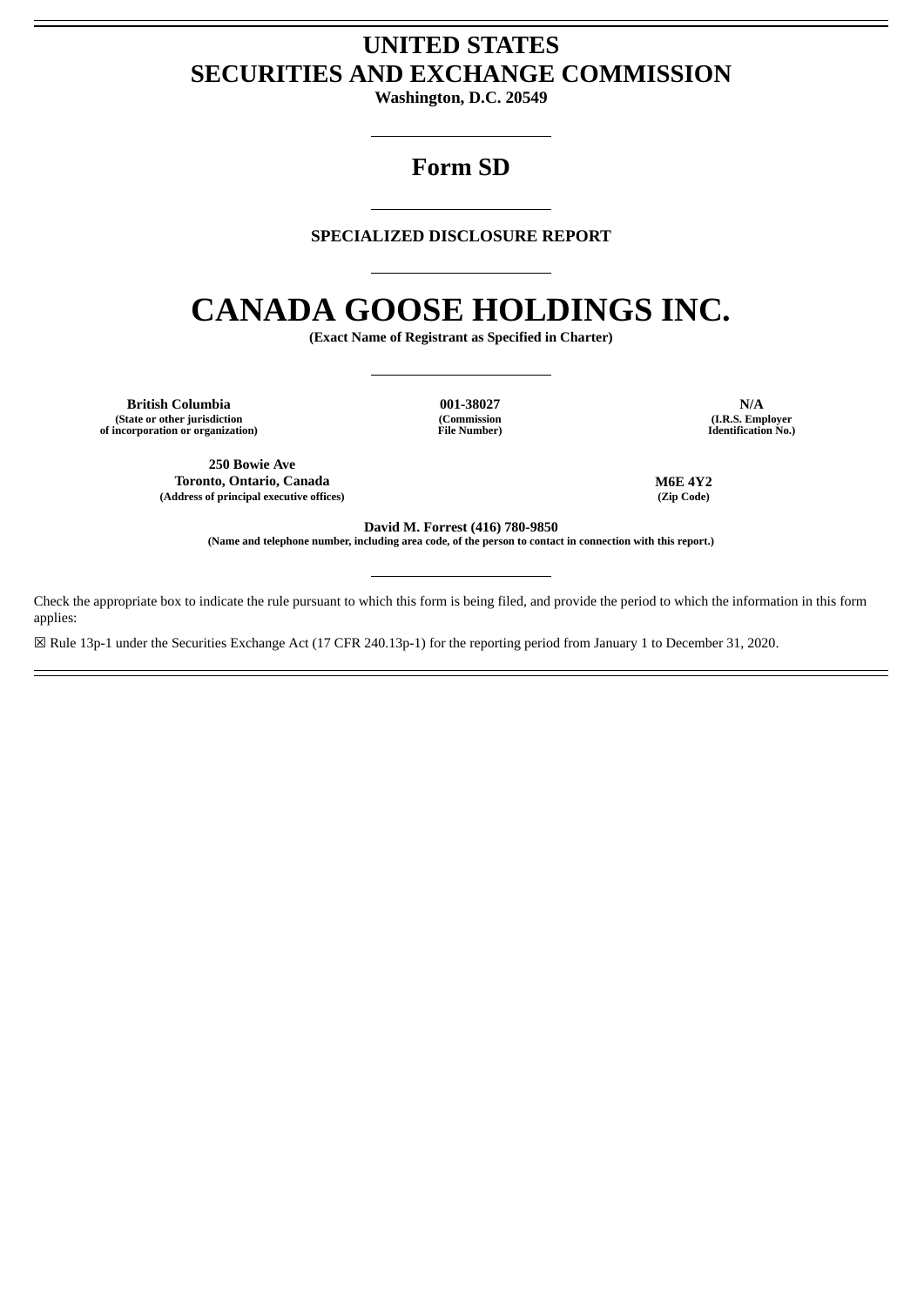## **Section 1 – Conflict Minerals Disclosure**

## **Item 1.01 Conflict Minerals Disclosure and Report**

A copy of the conflict minerals report is publicly available on our website at investor.canadagoose.com.

## **Item 1.02 Exhibit**

A copy of the conflict minerals report is attached hereto as Exhibit 1.01 and incorporated herein by this reference.

## **Section 2 – Exhibits**

## **Item 2.01 Exhibits**

| <b>Exhibit No.</b> | <b>Description</b>                                                            |
|--------------------|-------------------------------------------------------------------------------|
| 1.01               | Conflict Minerals Report as contemplated by Items 1.01 and 1.02 of this Form. |

-1-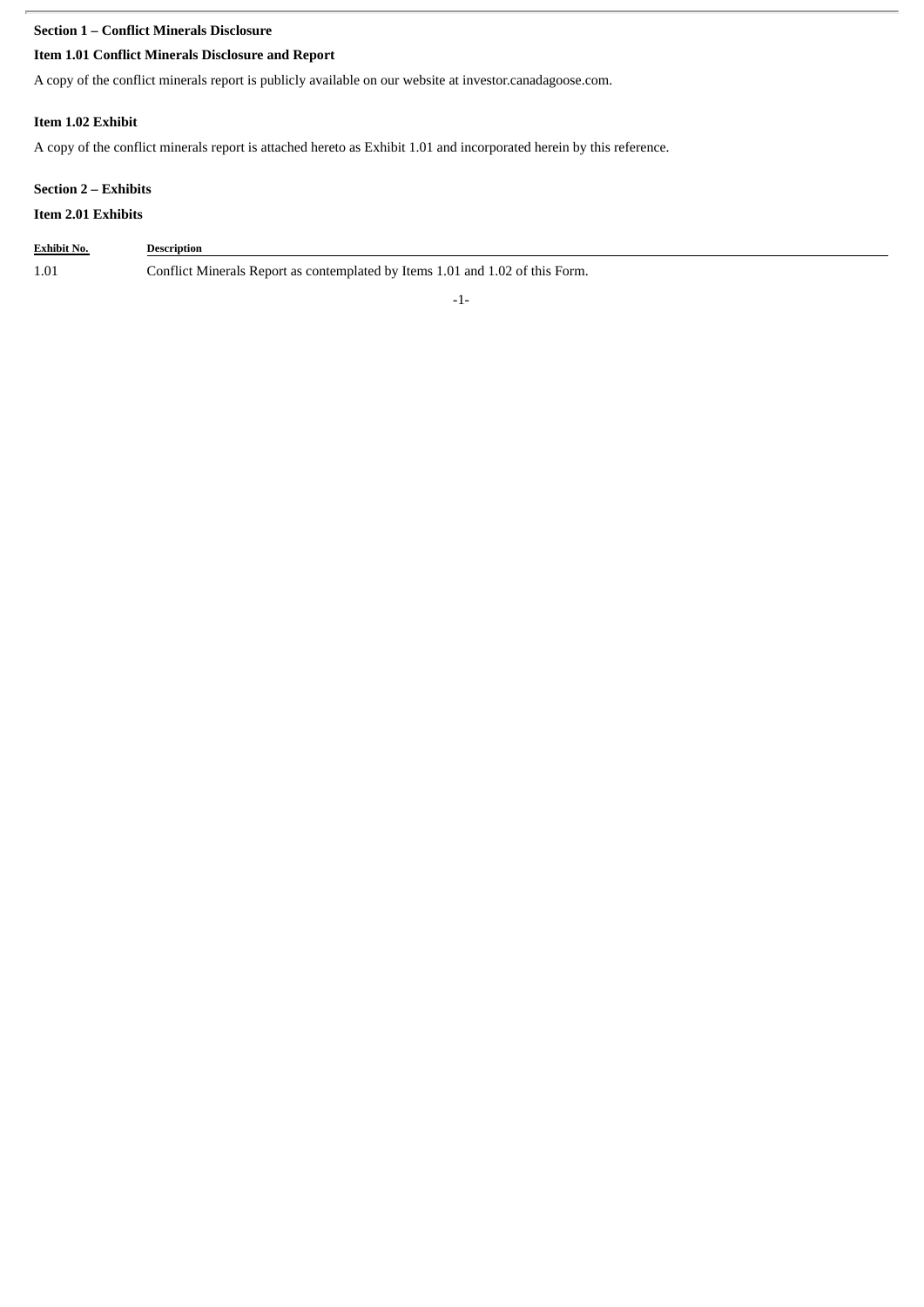### **SIGNATURES**

Pursuant to the requirements of the Securities Exchange Act of 1934, the registrant has duly caused this report to be signed on its behalf by the duly authorized undersigned.

## **CANADA GOOSE HOLDINGS INC.**

By: /s/ David Forrest June 1, 2021

David Forrest Senior Vice President, General Counsel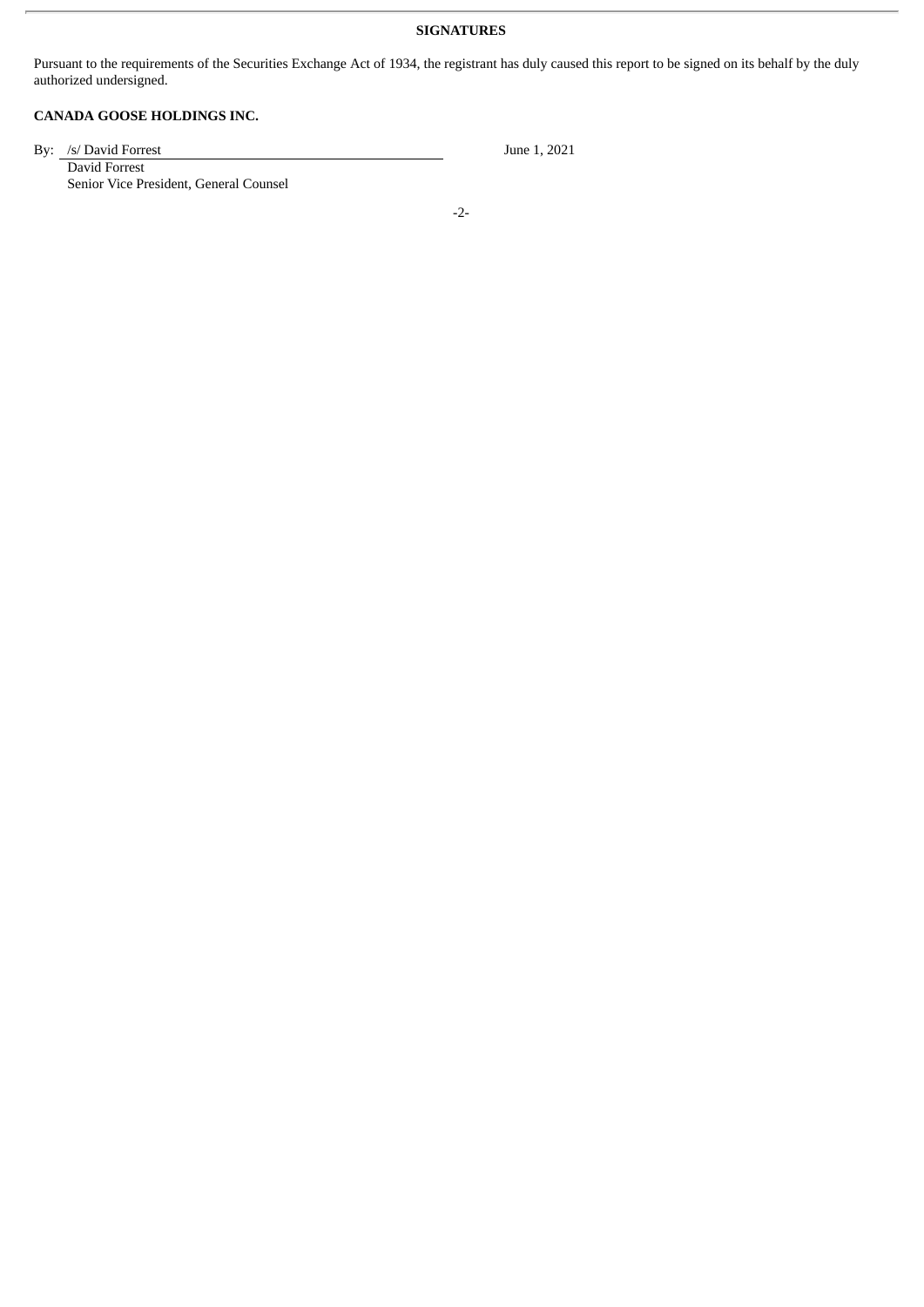## **EXHIBIT INDEX**

## **Exhibit Description** 1.01 Conflict Minerals Report as contemplated by Item 1.02 of this Form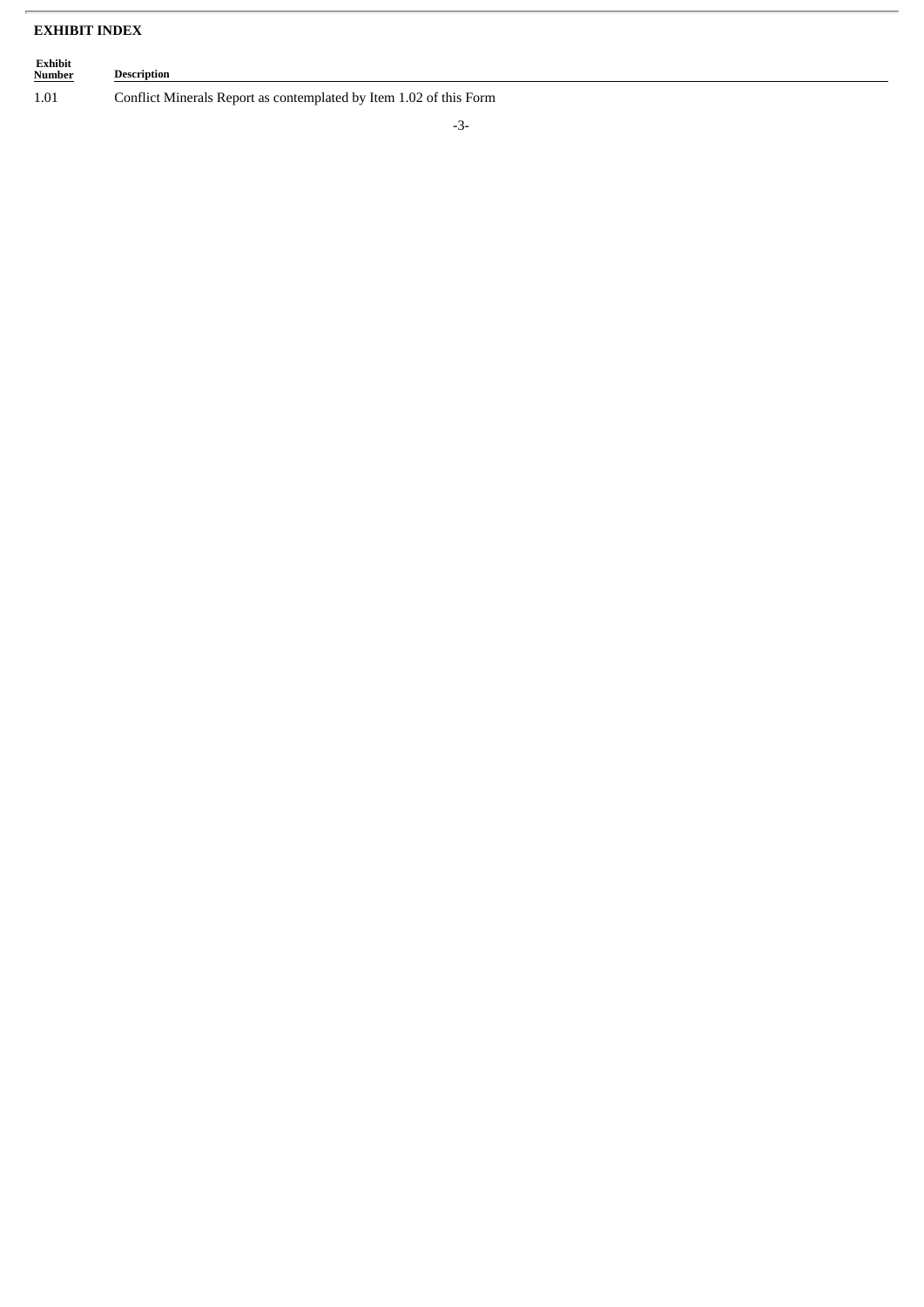#### **Conflict Minerals Report**

Canada Goose Holdings Inc. ("Canada Goose") has included this Conflict Minerals Report as an exhibit to its Form SD as contemplated by Rule 13p-1 under the Securities Exchange Act of 1934, as amended, and Form SD (the "Conflict Minerals Rule"). The date of filing of this Conflict Minerals Report is June 1, 2021.

Unless the context indicates otherwise, the terms "we," "its," "us" and "our" refer to Canada Goose and its consolidated subsidiaries.

As used herein and consistent with the Conflict Minerals Rule, "Conflict Minerals" or "3TG" are columbite-tantalite (coltan), cassiterite, gold, wolframite and the derivatives tantalum, tin and tungsten, without regard to the location of origin of the minerals or derivative metals.

#### **Forward-Looking Statements**

This document contains forward-looking statements within the meaning of the federal securities laws. Any statements that do not relate to historical or current facts or matters are forward-looking statements. You can identify some of the forward-looking statements by the use of forward-looking words, such as "intend" and the like, or the use of future tense. Statements concerning current conditions may also be forward-looking if they imply a continuation of current conditions. Examples of forward-looking statements include, but are not limited to, statements concerning the additional steps that we intend to take to mitigate the risk that our necessary 3TG benefit armed groups.

Forward-looking statements are subject to risks and uncertainties that could cause actual actions or performance to differ materially from those expressed in the forward-looking statements. These risks and uncertainties may include, but are not limited to, (1) the continued implementation of satisfactory traceability and other compliance measures by our direct and indirect suppliers on a timely basis or at all, (2) whether smelters and refiners and other market participants responsibly source 3TG and (3) political and regulatory developments, whether in the Democratic Republic of the Congo ("DRC") or an adjoining country (collectively, the "Covered Countries"), the United States or elsewhere. You are cautioned not to place undue reliance on these forward-looking statements, which speak only as of the date of filing of this Conflict Minerals Report. We do not intend, and undertake no obligation, to publish revised forward-looking statements to reflect events or circumstances after the date of filing of this document or to reflect the occurrence of unanticipated events.

#### **Applicability of the Conflict Minerals Rule to our Business**

We design, produce and market extreme weather outerwear and luxury apparel. Our outerwear includes jackets, parkas, vests, hats, gloves and other accessories. Tin is contained in some of the functional hardware used in certain of the apparel products that we manufacture or contract to manufacture. Where tin is present in our products, it generally constitutes a very small portion of the materials content of the products. For a further discussion of our products, see our Annual Report on Form 20-F for the fiscal year ended March 28, 2021. The information contained in our Form 20-F is not incorporated by reference into this Conflict Minerals Report or our Form SD and should not be considered part of this Conflict Minerals Report or the Form SD.

-1-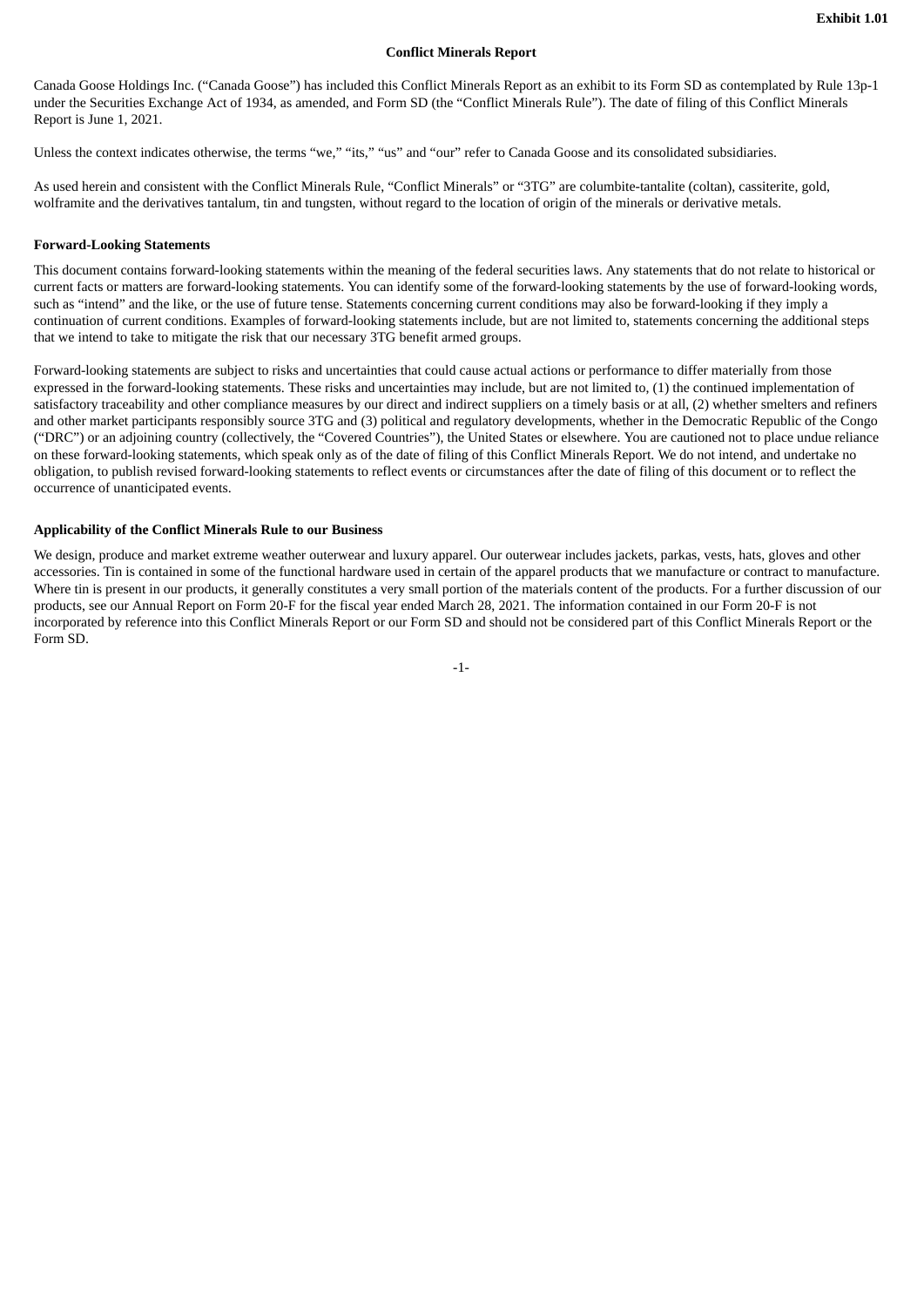We do not directly source tin from smelters and believe that we are in most cases many levels removed from these market participants. However, through the efforts described in this Conflict Minerals Report, and as part of our reasonable country of origin inquiry and due diligence processes, we seek to ensure that our suppliers source responsibly. Specifically, we endeavor in good faith to determine if any of the tin necessary to the functionality or production of the products that we manufacture or contract to manufacture originated in a Covered Country and, if so, whether it directly or indirectly financed or benefited an armed group.

#### **Reasonable Country of Origin Inquiry Information**

As required by the Conflict Minerals Rule, for 2020, we conducted a "reasonable country of origin inquiry" ("RCOI"). We designed our RCOI in good faith to determine the origin of the 3TG that are necessary to the functionality or production of products that we manufactured or contracted to manufacture. We determined which of our products were potentially in-scope for purposes of the Conflict Minerals Rule through review of product categories, inquiries regarding the degree of influence we exercised over the manufacturing process and other information known to us.

Our initial analysis considered 54 suppliers in our supply chain. Our outreach ultimately included 13 trim suppliers who we identified as providing metal components used in our products (the "Suppliers"). The results of our RCOI are discussed on Annex A to this Conflict Minerals Report. For our RCOI, to the extent applicable, we utilized the same processes and procedures as for our due diligence, in particular Steps 1 and 2 of the OECD Guidance design framework, which are described below in this Conflict Minerals Report.

As indicated on Annex A, the smelters identified to us by the Suppliers were listed as Conformant (as defined below) by the Responsible Minerals Initiative (the "RMI").

Based on the results of our RCOI, we exercised due diligence for 2020. These due diligence efforts are discussed below.

#### **Due Diligence Measures**

#### *Design Framework*

We have designed our due diligence measures relating to 3TG to conform with, in all material respects, the criteria set forth in the OECD Guidance (Third Edition).

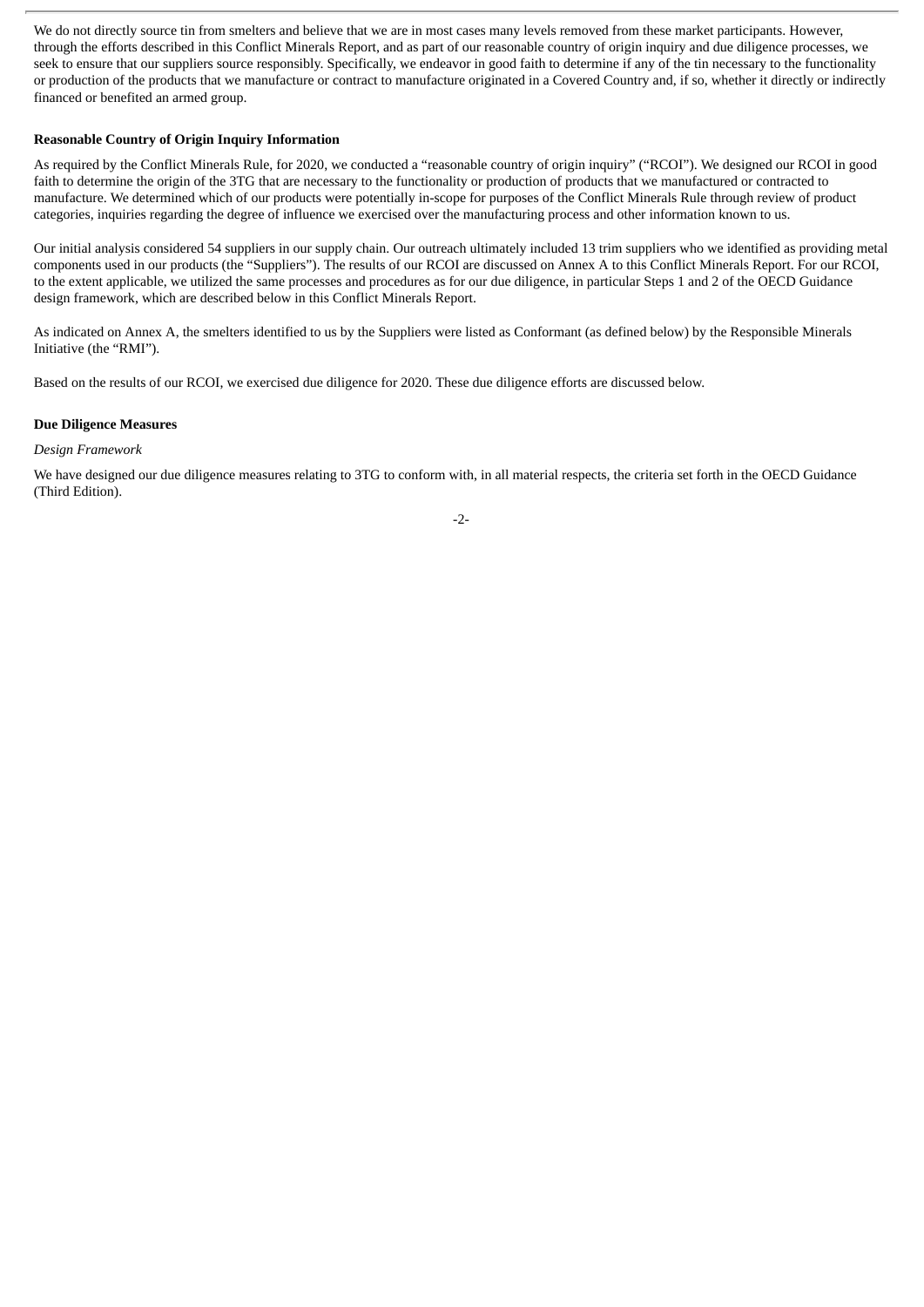#### *Selected Elements of Design Framework and Due Diligence Program Execution*

The OECD Guidance has established a five-step framework for due diligence as a basis for responsible global supply chain management of minerals from conflict-affected and high-risk areas. Selected elements of our due diligence program are discussed below. The headings below conform to the headings used in the OECD Guidance for each of the five steps.

- 1. *OECD Guidance Step One: "Establish strong company management systems"*
	- a. We have a team of staff that is responsible for 3TG compliance matters, including the drafting of this Conflict Minerals Report. The following functional areas are represented on the working group: Direct Sourcing, Corporate Citizenship, and Legal. In addition, we utilize specialist outside counsel to advise us in connection with selected aspects of our Conflict Minerals Rule compliance.
	- b. We use the Conflict Minerals Reporting Template (the "CMRT") developed by the RMI to identify smelters and refiners in our supply chain.
	- c. We maintain business records relating to 3TG due diligence, including records of due diligence processes, findings and resulting decisions in electronic form. This information is retained for at least five years.
	- d. We have a mechanism for employees, suppliers and other interested parties to report unethical sourcing by our supply chain or other issues, either by calling 1-866-214-2744 or by submitting violations on www.clearviewconnects.com.
- 2. *OECD Guidance Step Two: "Identify and assess risk in the supply chain"*
	- a. We requested by email that the Suppliers provide us with information, through the completion of a CMRT, concerning the usage and source of 3TG in the products that we identified as potentially being in-scope, as well as information concerning the Suppliers' related compliance efforts. We followed up by email with all Suppliers that did not respond to the request within a specified time frame. All of the Suppliers ultimately responded to our request to submit a CMRT.
	- b. We reviewed the responses received from the Suppliers. To the extent that a completed CMRT identified a smelter, we reviewed that information against the list of "conformant" smelters published in connection with the RMI's Responsible Minerals Assurance Process (the "RMAP").
- 3. *OECD Guidance Step Three: "Design and implement a strategy to respond to identified risks"*
	- a. Our 3TG compliance team reported the findings of its supply chain risk assessment to our General Counsel.
	- b. Our risk mitigation strategy allows for a flexible response that is commensurate with the risks identified.

-3-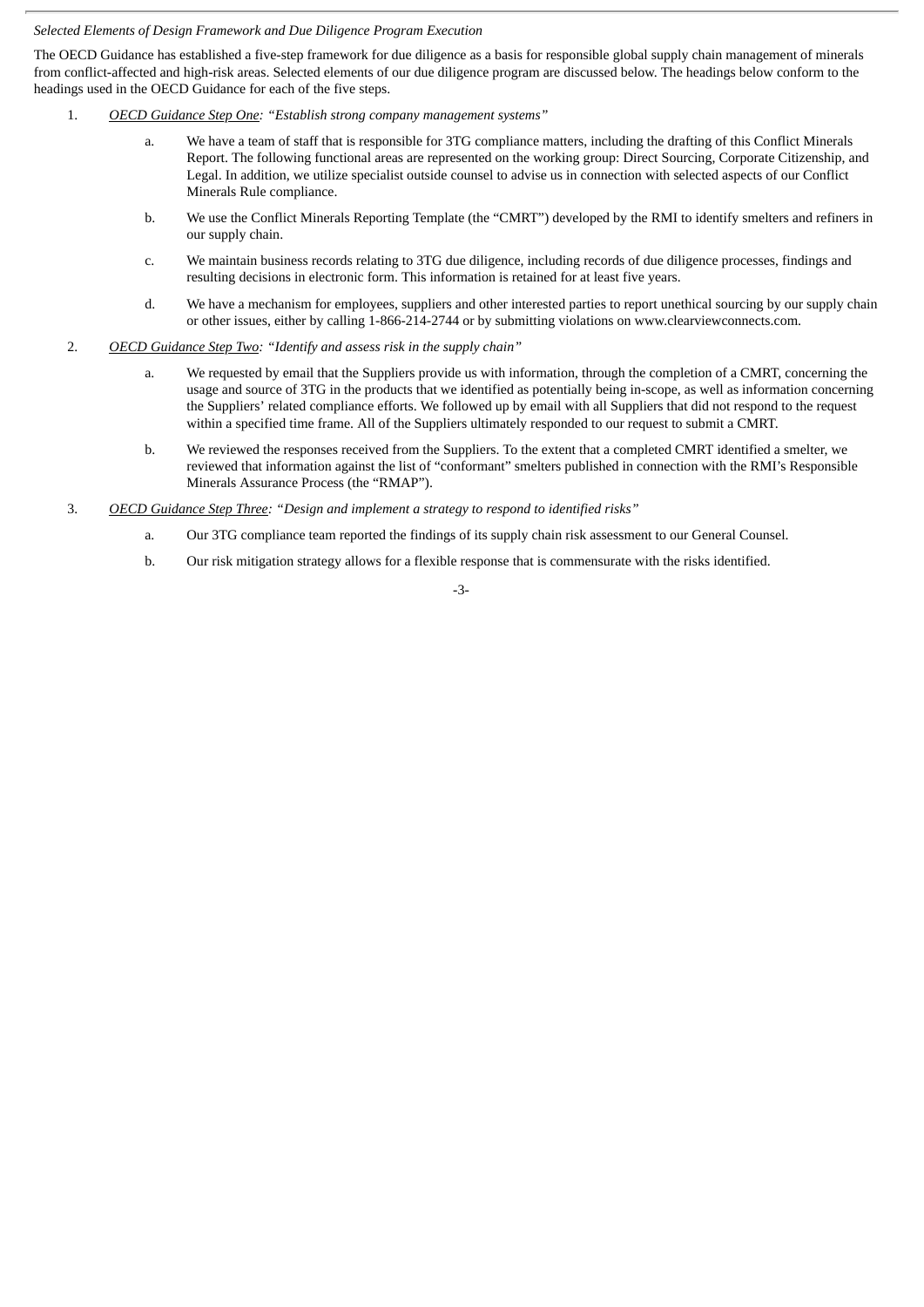4. OECD Guidance Step Four: "Carry out independent third-party audit of supply chain due diligence at identified points in the supply *chain"*

In connection with our due diligence, we utilized and relied on information made available by the RMI concerning independent third-party audits of smelters to assess smelter due diligence and to determine whether smelters are conformant.

5. *OECD Guidance Step Five: "Report on supply chain due diligence"*

We file a Form SD and a Conflict Minerals Report with the Securities and Exchange Commission and make these filings available on our website.

#### **Product and Smelter and Refiner Information**

Our in-scope products for 2020 consisted of selected apparel and accessories.

In connection with our RCOI or due diligence, as applicable, the Suppliers identified to us the tin smelters described on Appendix A as having processed the necessary tin contained in our in-scope products for 2020. Due to our position in the supply chain, we rely on our suppliers for accurate smelter information. Our due diligence measures cannot provide absolute certainty regarding the source and chain of custody of the tin contained in our products.

We endeavored to determine the mine or location of origin of the tin contained in our in-scope products by requesting that the Suppliers provide us with a completed CMRT and through the other measures described in this Conflict Minerals Report.

For 2020, none of our in-scope products were determined by us to support conflict (i.e., contained necessary 3TG that directly or indirectly financed or benefitted an armed group in a Covered Country). However, we did not conclude that any of our in-scope products were "DRC conflict free".

#### **Future Risk Mitigation Efforts**

We intend to take the following additional steps in 2021 to mitigate the risk that our necessary 3TG benefit armed groups:

- 1. Adopt a policy for the responsible sourcing of 3TG.
- 2. Engage with Suppliers that provided incomplete responses to encourage them to provide requested information for 2021.
- 3. Monitor and encourage the continuing development and progress of traceability measures at Suppliers that indicated for 2020 that the source of 3TG was unknown or undeterminable.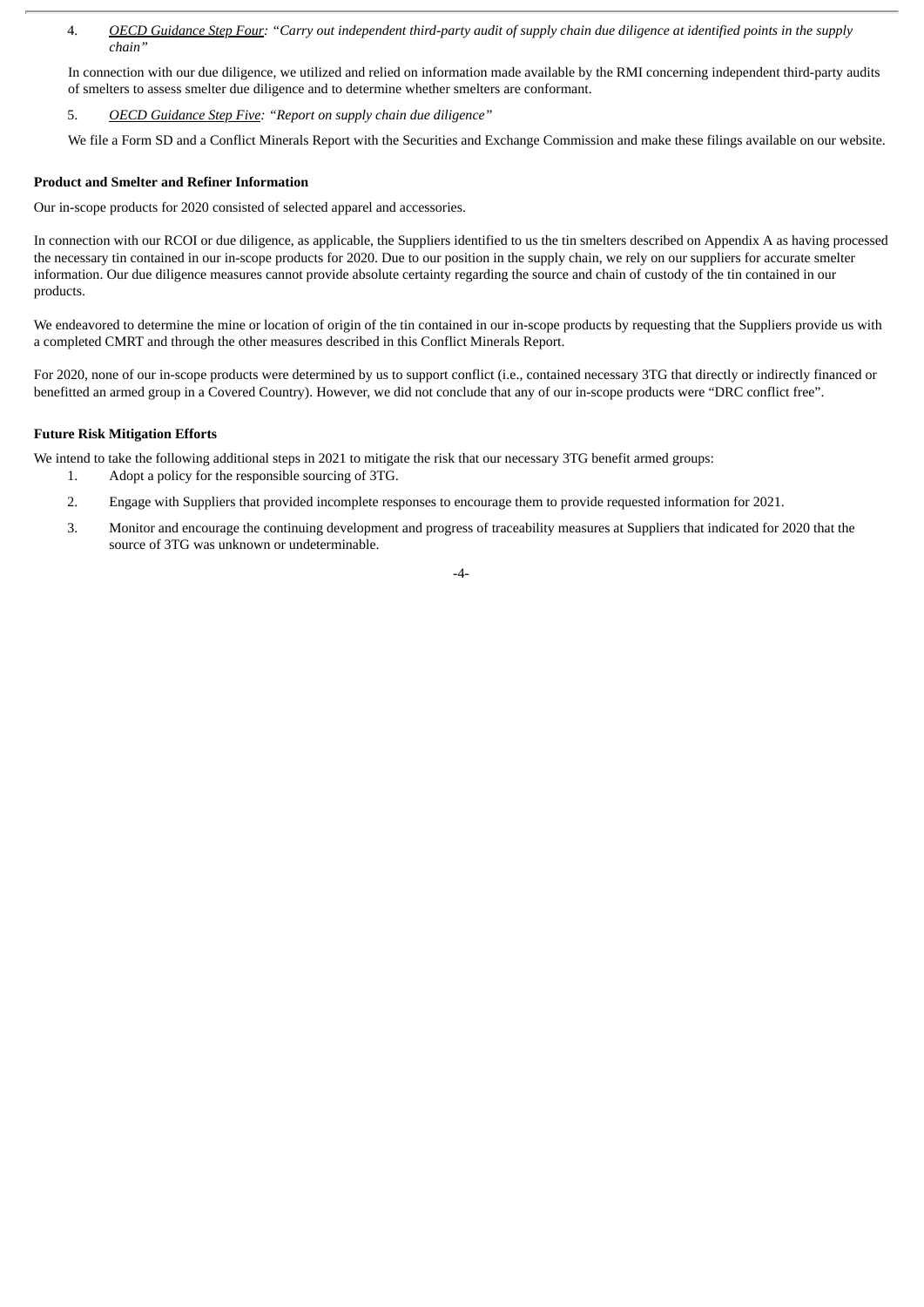- 4. Communicate our sourcing expectations to new potentially in-scope suppliers, including through the dissemination of our Conflict Minerals policy when adopted. In addition, as new in-scope suppliers are added, work with these suppliers to ensure that they understand the requirements of the Conflict Minerals Rule and the OECD Guidance.
- 5. Encourage our suppliers to source responsibly, particularly when sourcing from the Covered Countries.

All of the foregoing steps are in addition to the steps that we took in respect of 2020, which we intend to continue to take in respect of 2021 to the extent applicable.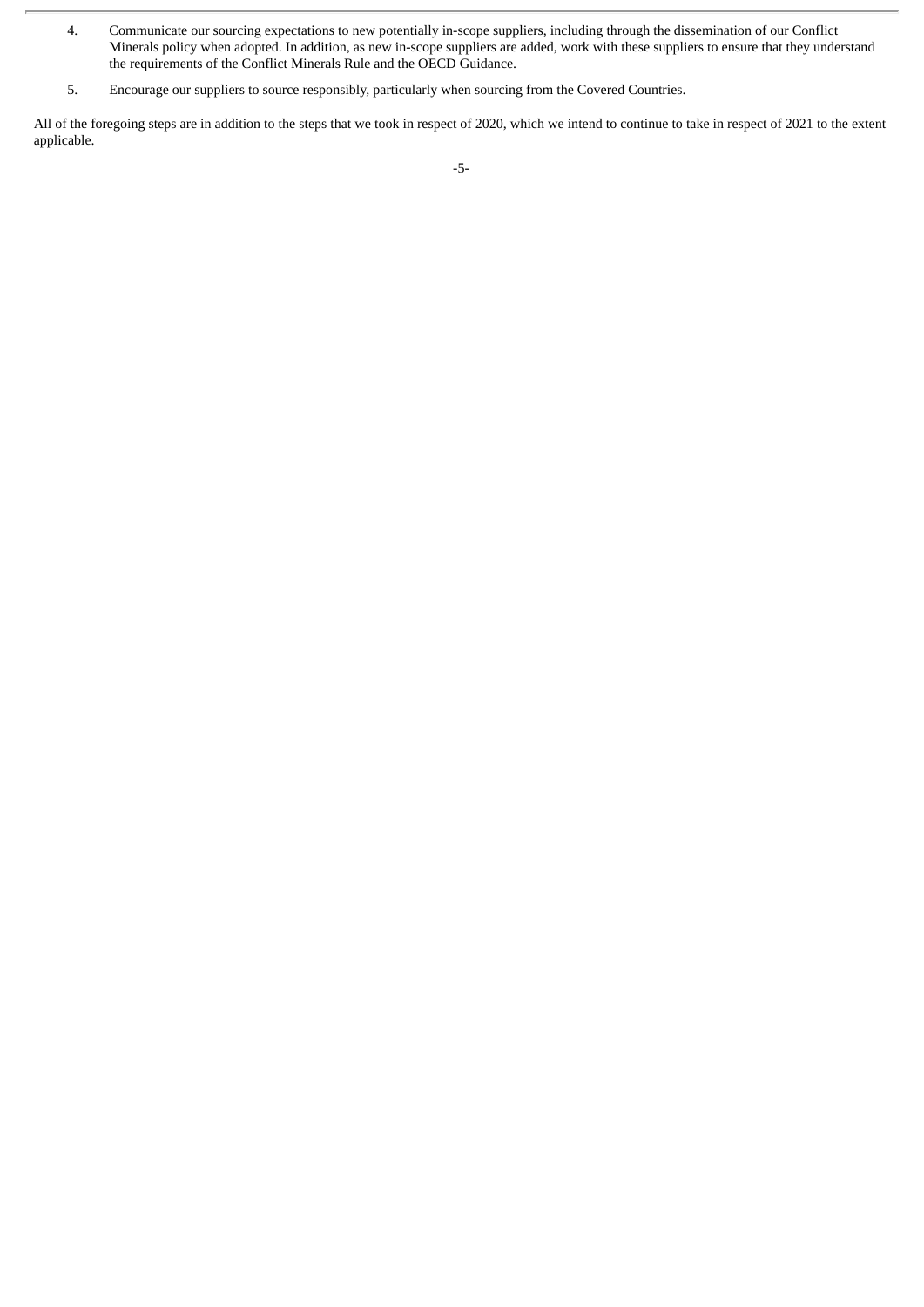#### **Annex A**

Capitalized terms used and not otherwise defined in this Annex have the meanings indicated in our Conflict Minerals Report.

In connection with our RCOI and due diligence, as applicable, our Suppliers identified to us certain facilities as having processed the necessary 3TG contained in our in-scope products for 2020 as described in the table below.

|                                                       | Conformant                      |                              |                  | Active               | On Smelter<br>List<br>Only |   |
|-------------------------------------------------------|---------------------------------|------------------------------|------------------|----------------------|----------------------------|---|
|                                                       | <b>DRC</b><br>Region<br>Sourced | Non-DRC<br>Region<br>Sourced | Not<br>Disclosed | Recycled<br>or Scrap |                            |   |
| Tantalum (Total Unique Smelters $= 0$ )               | U                               |                              |                  |                      |                            | 0 |
| $\overline{\text{I}}$ Tin (Total Unique Smelters = 2) |                                 |                              |                  |                      |                            | 0 |
| Tungsten (Total Unique Smelters $= 0$ )               |                                 | 0                            |                  | 0                    |                            | 0 |
| Gold (Total Unique Refiners $= 0$ )                   |                                 |                              |                  |                      |                            | 0 |
|                                                       |                                 |                              |                  |                      |                            |   |

We note the following in connection with the information in the table:

- 1. The smelters described in the table were identified by the Suppliers as being part of our 2020 supply chain. However, the smelters described above were not necessarily the only smelters in our 2020 supply chain, since most of our Suppliers provided information at a "company" level (meaning for all of their products, rather than specific to the products that they sold to us).
- 2. All information in the table is as of April 30, 2021.
- 3. "Conformant" means that a smelter was listed as RMAP Conformant by the RMI and successfully completed an assessment against the applicable RMAP standard or an equivalent cross-recognized assessment. Included smelters were not necessarily Conformant for all or part of 2020 and may not continue to be Conformant for any future period.
- 4. "Active" means that a smelter has committed to undergo an RMAP assessment, completed the relevant documents, and scheduled the on-site assessment. These may be in the pre-assessment, assessment, or corrective-action phases of the assessment.
- 5. "On Smelter List" means the smelter was not listed as Conformant or Active by the RMI but is on the Smelter Look-up tab of the CMRT. The RMI notes on its website that the operational impacts of COVID-19 have led to postponements of some RMAP assessments. The RMI website also notes that, due to the eligibility criteria for an RMAP assessment, smelters are sometimes removed from the Conformant list because they are no longer operational and not because they are non-conformant to the standard.

A-1